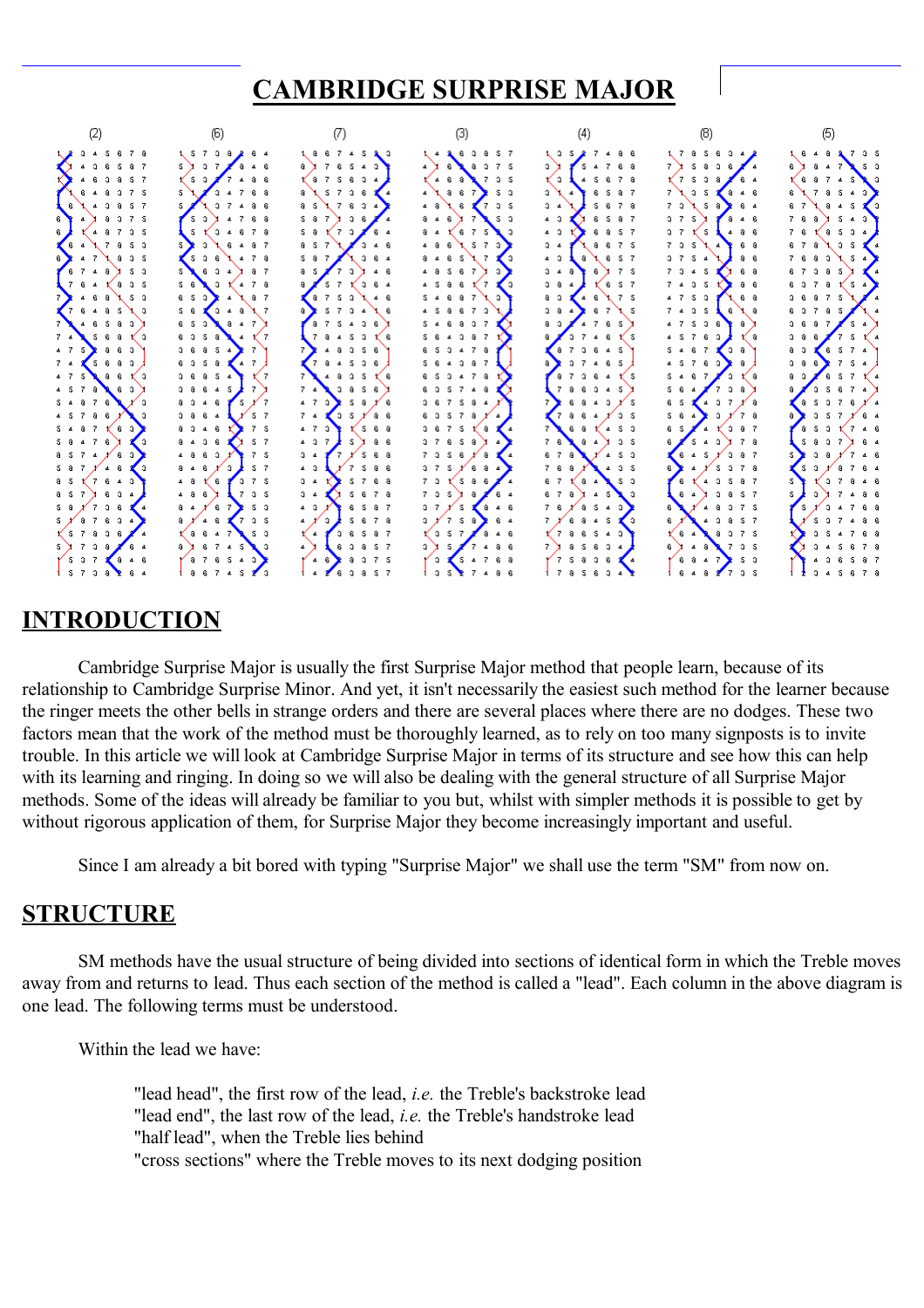# **PLACE BELLS**

When ringing any method you will pass through the starting place of each of the other bells. With simpler methods this may be of academic interest only (or so the learner thinks) and many learners get to the SM stage having neglected it. Thus, if you pass through the starting place of the 2nd you become "2nd's place bell". It is important also to realise that each place bell starts at the Treble's backstroke lead, the lead head and ends at the Treble's next handstroke lead, the lead end. Once this is fully grasped then worries about bobs, singles, starting places and splicing are forever banished.

Looking at the diagram we have the following place bells (pb) for Cambridge SM:

| <b>PB</b> | <b>Start</b>                          | End                            |
|-----------|---------------------------------------|--------------------------------|
|           | 2nd's the second blow of making 2nd's | the blow in 5th's of 5-6 down  |
| 3rd's     | the blow in 3rd's of 3-4 up           | the blow in 3rd's of 3-4 down  |
|           | 4th's the blow in 4th's of 3-4 down   | the blow in 7th's of 7-8 down  |
| 5th's     | the blow in 5th's of 5-6 up           | the first blow of making 2nd's |
| 6th's     | the blow in 6th's of 5-6 down         | the blow in 8th's of 7-8 up    |
| 7th's     | the blow in 7th's of 7-8 up           | the blow in 4th's of 3-4 up    |
| 8th's     | the blow in 8th's of 7-8 down         | the blow in 6th's of 5-6 up    |

Notice that these aren't listed in the order in which they occur in the method. It is important to learn to see each as an independent unit.

## **LEAD ORDER**

In any method the leads are rung in a particular order. This is called the "lead order". Some people call it the coursing order but this is quite different. For simple methods such as Plain Bob the lead order is hardly vital and many people don't even bother with it for Cambridge S Minor (although they should). For advanced ringing the lead order is a necessity since it helps you to break the method into sections and you can also put yourself right at the next lead end.

For Cambridge (and many other methods) the lead order is 2 6 7 3 4 8 5, as can be seen from the diagram. It doesn't take long to learn this and is well worth the effort. When ringing Cambridge it is important to keep the lead order in mind so that you know in advance what your next place bell will be. Should you get lost you will at least be able to correct yourself at the next lead head.

## **LEARNING**

We will look at a general approach to learning methods and then apply it to Cambridge SM. After that we will see how the approach allows us to ring bobs and singles and also a different method.

### **Splitting Up The Method**

Many learners want to have an overall view of the shape of a method. This is fine for the simpler methods, including Cambridge, but doesn't work very well for more complex methods so we won't take this any further. If a particular method has some pattern to it then this can help but to adopt a learning method that relies too heavily on this will only make methods such as London and Bristol very difficult to learn.

Don't try to learn the whole blue line as one line and then learn where the starts are. This is too much. The complete line has 224 rows in it. Even worse is to learn half the method and then ring the second half backwards. Those who do this *always* make lots of mistakes. Learn each lead separately as each is only 32 rows; less than a course of Plain Bob Doubles. Even Surprise Maximus has only 48 rows per lead and this is a much more manageable task than learning all 528 rows.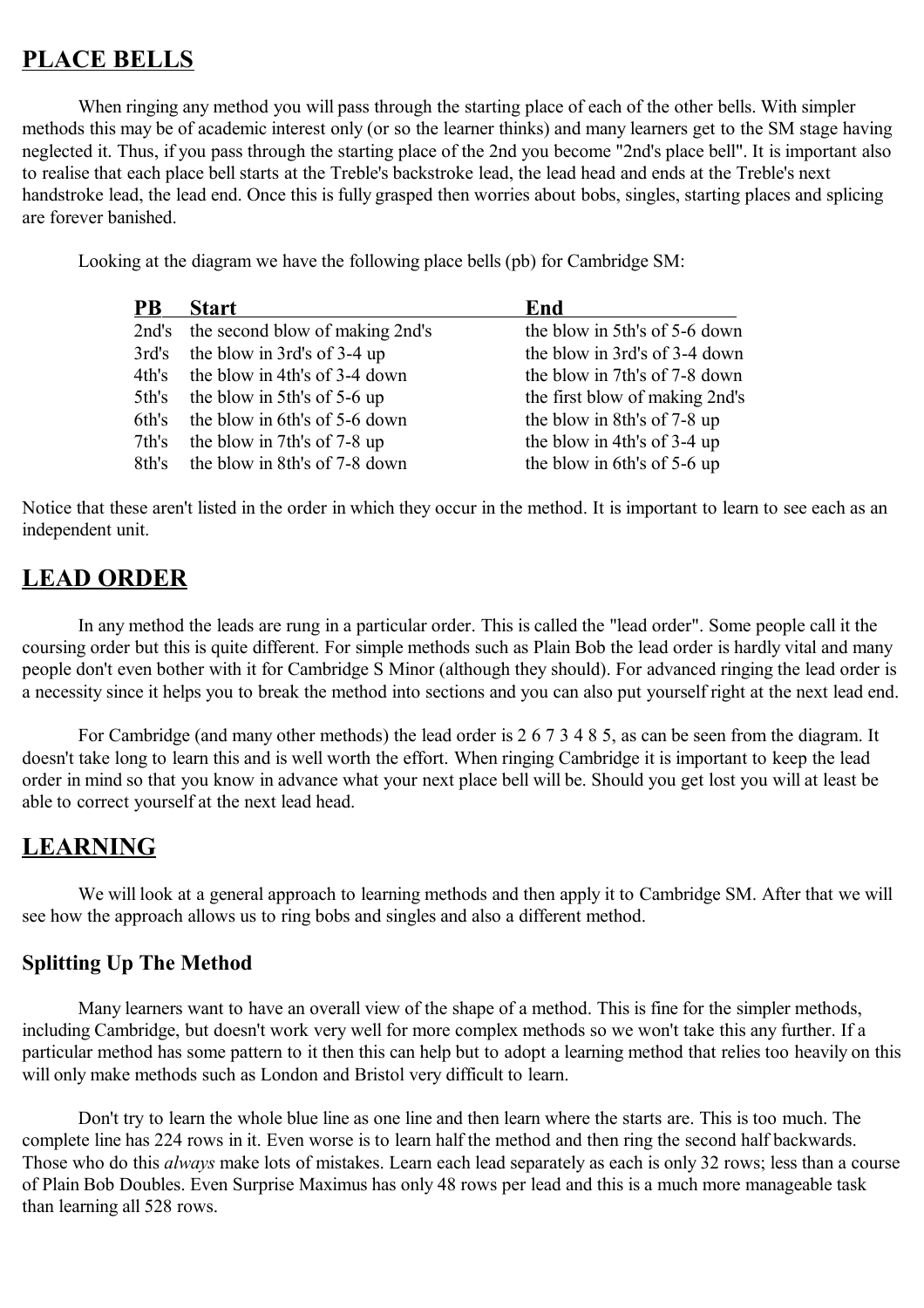From the diagram you will see that 3rd's pb is symmetrical. Start your learning with this lead (all SM methods have one) because you will learn it quickly and this gets you off to a good start. Next, you will notice that the remaining leads occur in pairs in which one lead is the reverse of the other. By learning them in pairs, but yet individually, you will learn two leads quite quickly. Don't, however, learn one lead and just try to turn it upside down for the other lead. This *does not* work and leads to too many method mistakes during ringing.

You must be able to recite the work of each lead without too much thought. Maybe writing out the lead on paper will help but remember that if you copy it instead if doing it from memory then you won't learn anything. Make sure that you can pick a lead at random and recite it. Don't learn methods in such a way that you need to know what you've already done before you start the next lead. A good technique is to write down each lead on separate cards and put the place bell number on the back. Shuffle the cards with the blue lines downwards and pick one. Then recite the lead as given by its place bell number. Go through all the cards until you can get through them in any order.

### **Lead Order**

Get this from the diagram. It's the positions that one of the bells (it doesn't matter which) goes through at the start of each lead. Learn this well.

### **The Blue Line**

Many methods have pieces of work that also occur in other simpler methods. Examples are hunting, dodging and making seconds. They also have new pieces of work and these often have standard names. It is best to use these names so that if the conductor issues proclamations during the ringing the ringers will know what he's on about. Try to be economical and concise. For instance if there are two pieces of work separated by plain hunting or treble bobbing it is adequate to remember this in some implicit way. Use short, snappy names such as "2 and 1" instead of "double dodge in 7-8 up at the back, lie behind, single dodge in 7-8 down at the back".

You may want to learn where you pass the Treble. This is fine if you think you can remember it all. It isn't fine if you intend to *rely* on this to tell you what your next work is. It is much better not to rely on anyone else because if there is a mistake or your ropesight isn't quite up to it yet you will soon be lost.

## **CAMBRIDGE SURPRISE MAJOR**

We now look at Cambridge SM in more detail, taking each lead in the kind of way indicated earlier.

## **3rd's Place Bell**

This is the symmetrical lead. See how it relates to Cambridge S Minor. The back work, which is called "Cambridge Back Work", is best remembered as something like "2 and 1, 7th's, 1 and 2". To get to and from the back work it is only necessary to remember that you treble bob.

The two central dodges and the 7th's place are all made around the Treble. Be aware of this if you like but don't learn the back work with terms such as "2 and 1 with the Treble, 7th's, 1 with the Treble and 2". If the Treble isn't there you'll get it wrong.

### **2nd's And 5th's Place Bells**

These leads have two main pieces of work, the "Cambridge Front Work" and a bit on the back. To get from one to the other you can either Plain Hunt with an extra dodge in 3-4 or you can Treble Bob without a dodge in 5-6. The latter version is better because it extends to higher numbers.

So, 2nd's pb is: front work, Treble Bob without 5-6 to 2 and 1 (at the back implied), 5-6 down to become 6th's pb. The front work should be taken as a unit and is dodge, lead, 2nd's, dodge, lead, dodge. More compact is dodge,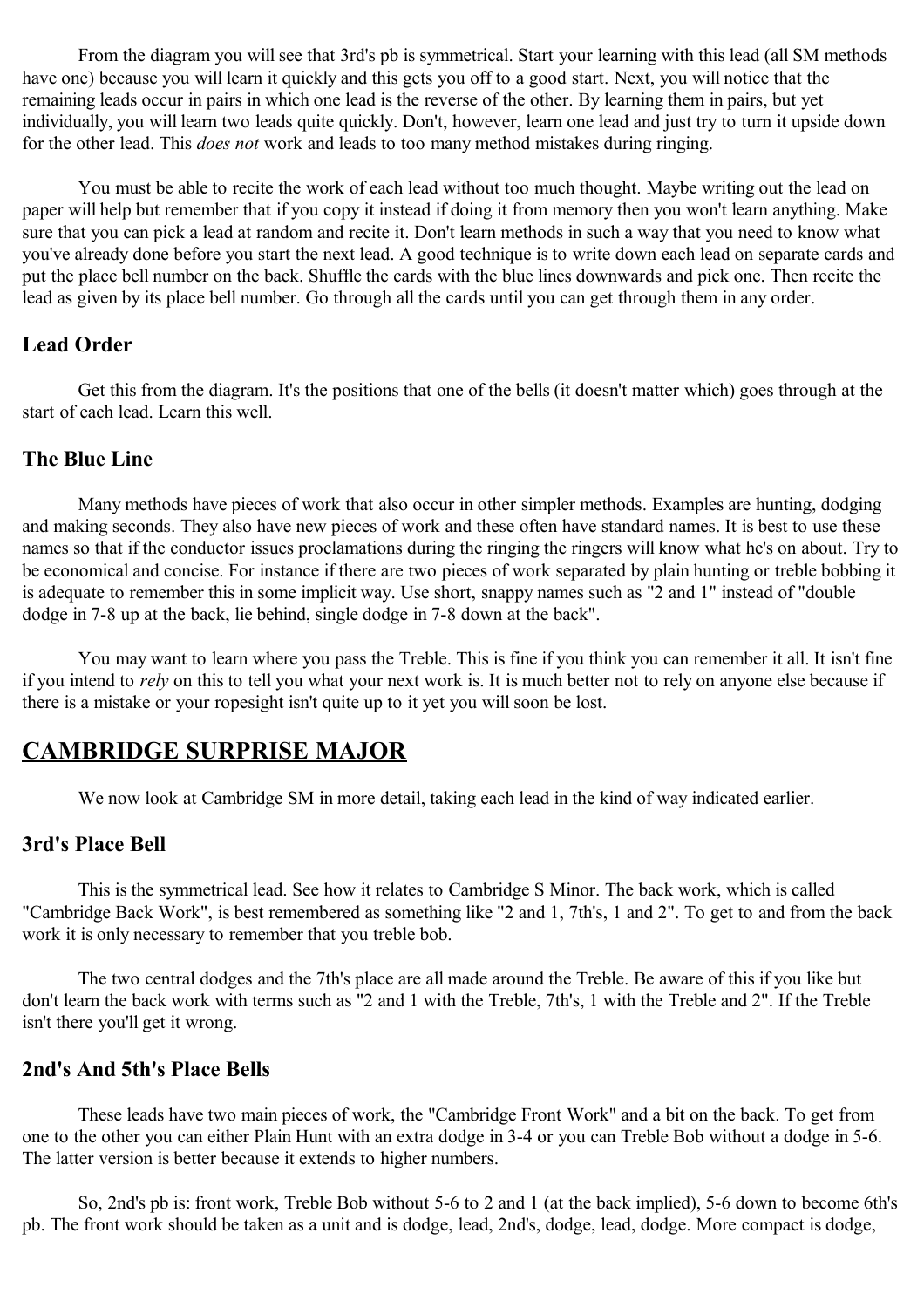lead, 2nd's Treble Bob.

5th's place bell is the reverse of this but learn it on its own as 1 and 2 (at the back implied), Treble Bob without 5-6 to front work. Here the front work is dodge, lead, dodge, 2nd's, lead, dodge, 2nd's to become 2nd's pb. Again, Treble Bob, 2nd's, lead, dodge, 2nd's is more compact.

### **6th's And 8th's Place Bells**

6th's pb starts like the Minor equivalent and is related to Cambridge Minor's 6th's pb like this: Lead (and dodge) and then Treble Bob to the highest places possible on the number of bells, which is 5-6 places for Major. This rule works for Cambridge on all numbers. Thus, all you need to learn here is that you will do places in 5-6 and then dodge 7-8 up to become 7th's pb. The places are the same as 3-4 places in Minor and you'll meet the Treble in the middle. Use this fact to correct the Treble rather than to know how far through the places you are. The places are dodge, place, place, dodge, place, place, dodge. Notice that this is rhythmical. This always makes things easier to remember.

8th's place bell is therefore 5-6 places down, Treble Bob to (dodge and) lead, 5-6 up to become 5th's pb.

#### **4th's And 7th's Place Bells**

4th's pb starts as in Minor with 3-4 places down. Again, you'll meet the Treble in the middle if you're lucky. Then it's Treble Bob (on the front implied), Treble Bob (at the back implied), become 8th's pb. You can remember that it's just Plain Hunt to get from front to back with something such as "straight through" or "up to the back".

7th's pb is therefore something like lie and dodge, Treble Bob (on the front implied), 3-4 places up to become 3rd's pb.

#### **The Half Lead**

It is often useful to know for each lead what you are doing at the half lead. For 3rd's pb this is easy, it's making 7th's. You can find out the others from the diagram. Often, during ringing, if someone is lost the conductor might shout (amongst other things) "half lead". This is intended to tell everyone at once which part of their place bell they are up to. So, if you know that you are 6th's pb but are completely lost and the conductor shouts "half lead" that tells you that you are just doing (missing) the 5-6 up dodge at the start of 5-6 places up. You can now put yourself right by quickly getting your bell into 5-6 and making 6th's.

#### **Patterns in Cambridge SM**

There are a couple of things that can be remembered about Cambridge in order to help you when you can't remember what comes next:

After doing 2nd's pb you do sets of up places in positions starting from the back and working to the lower places until you get to 3rd's pb. After 3rd's pb you do sets of down places starting from the lower places and working to the higher places until you get to 5th's place bell. Taking this a step further, for Cambridge Maximus, after doing 2nd's pb you would do sets of places in 9-0 up, 7-8 up, 5-6 up and finally 3-4 up. After 3rd's pb you would do sets of places in 3-4 down, 5-6 down, 7-8 down and finally 9-0 down. Now you can see the pattern.

On either side of each set of places there are two single dodges before you do any special work or Plain Hunting (except when doing 3rd's place bell). Thus there are two single dodges after 3-4 places down and before 3-4 places up. Also there are two single dodges both before and after each set of 5-6 places. Cambridge S Royal has 3 such dodges and Cambridge S Maximus has 4. You might like to verify that Cambridge S Minor has 1.

These two patterns, along with the obvious extensions of 2nd's 5th's and 3rd's pbs, can generate the whole of